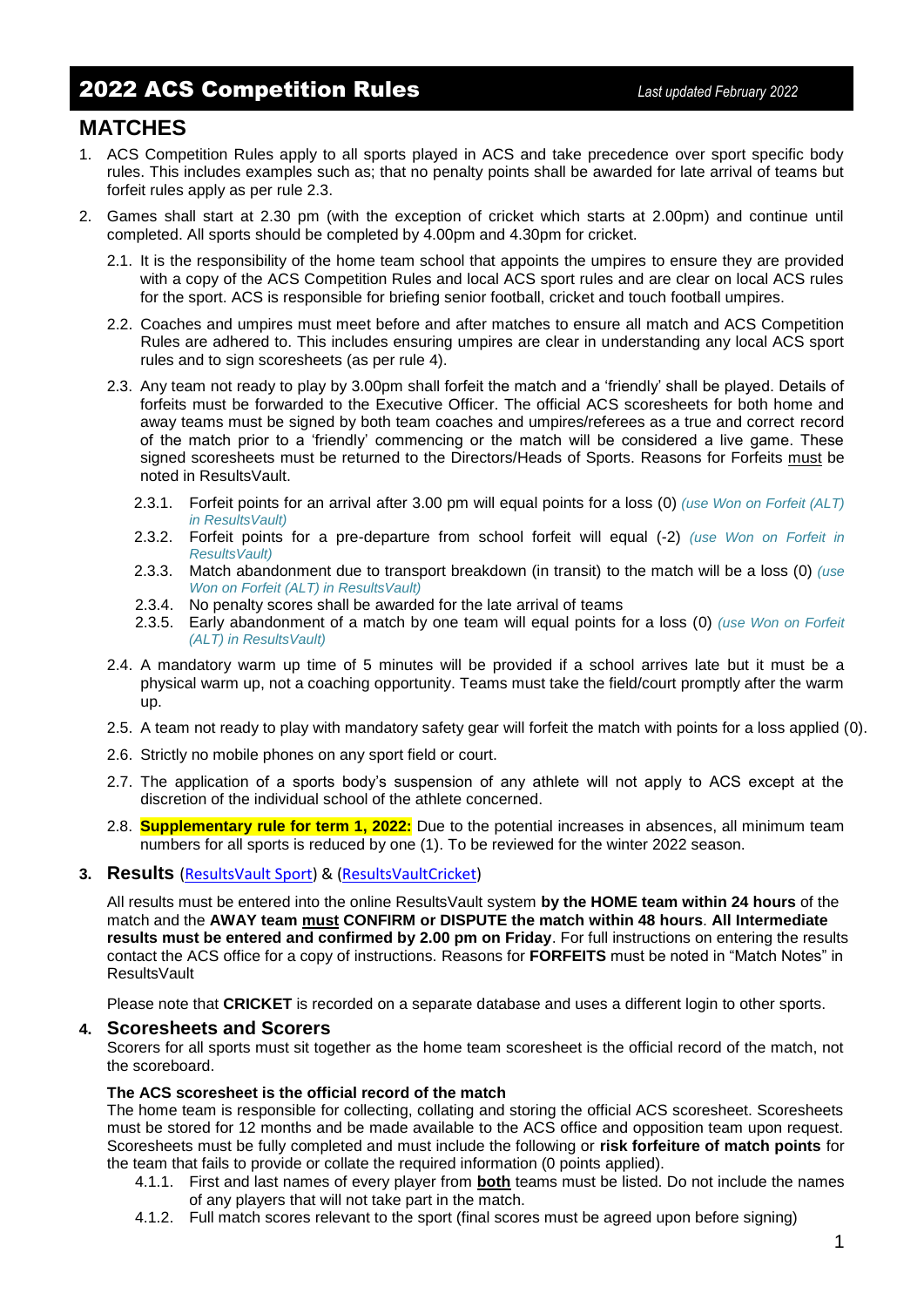- 4.1.3. Signatures of both Coaches
- 4.1.4. Signatures of Umpires/Referees

# **5. Player Behaviour and the Process for Reporting and Recording Serious Incidents**

If a referee/umpire has to send any player off the playing area for any reason or severely reprimand a player then the coach of that player must have the referee/umpire complete details of the incident in the ACS Sports Incident Report. The ACS Sports Incident Report (on page 27 & 28) must then be forwarded to the player's Heads of Sport, who shall forward copies to the Heads/Principals and Deputy Heads/Principals of both schools involved in the match, and the ACS Executive Officer. The matter must be completed within 7 days.

ACS senior football umpires will make their reports through the ACS Football Director of Umpiring who will forward reports to the ACS office. The Cricket Umpires Convenor will forward reports to the ACS office.

Incidents of a serious nature through either injury - whether deliberate or accidental and/or unacceptable behaviour and where further action is required by a school must be reported and recorded by any official that witnessed the incident; this includes but is not limited to, the umpires, coaches and if present, team managers or teachers. If an umpire does not witness or report the incident, the coach(s) or other school official such as the team manager or teacher will make the report.

# **5.1 Process for Reporting and Recording serious incidents**

- 1) The ACS Sports Incident Report (on page 28) must be completed by all officials who witnessed the incident immediately after the match. As much detail as possible must be provided. **This report must be completed in addition to a school's own incident report, within 48 hours of the match.**
- 2) The report(s) must be passed on to the Head of Sport of the reporting school as soon as possible.
- 3) The Head of Sport will immediately notify the Head of Sport from the other school and the ACS.
- 4) Both Heads of Sport must notify their Principal as soon as possible.
- 5) The Principal from the school making the report will contact the Principal of the other school to develop a joint plan of action in consultation with the Heads of Sport and will notify the ACS.
- 6) The matter is to be resolved as quickly as possible **within 7 days** and every attempt is made to find a satisfactory outcome for all involved.

Arbitration process: In the event the matter is not resolved it is referred to the Chair of the Association with the option of forming a panel of non-involved schools.

## **5.2 Process for Independent Investigations involving allegations against officials, other volunteers or contractors appointed by ACS**

Process for managing incidents or allegations involving officials, volunteers or contractors appointed to ACS sports or events and not under the jurisdiction of a member school. *This process is separate to any investigations regarding Child Safety allegations which fall under the ACS's Child Safety Policy.*

- **1)** The ACS Sports Incident Report (on page 27 & 28) must be completed by all who witnessed the incident immediately after the match or event. As much detail as possible must be provided. **This report must be completed within 24 hours and emailed to the ACS Office.**
- 2) Once all reports are received; the ACS Executive Officer will confer with the ACS President to determine if the situation calls for an independent investigation. The Executive Officer will undertake appointing an independent investigator as soon as possible, when it is warranted.
- 3) Principals/Head of the School must be notified of the investigation and kept informed of all stages of the process.
- 4) Where students make allegations against officials, they may be required to be interviewed and will be accompanied by a school staff member.
- 5) The investigation shall be completed in a timely manner, within 7 days with cooperation from those involved.
- **6.** Where there is a breach of the Code of Ethics, the concerned schools should liaise and solve the problem. This is a particular area of responsibility for the Deputy Heads / Deputy Principals.
- **7.** Any player bleeding must leave the field of play and stem the blood flow. They may not return until the appropriate time for each sport. The blood flow must have stopped and signs of the flow should have been removed from the person's skin. *Refer to 5. Infectious Diseases Guidelines on page 26 for more information.*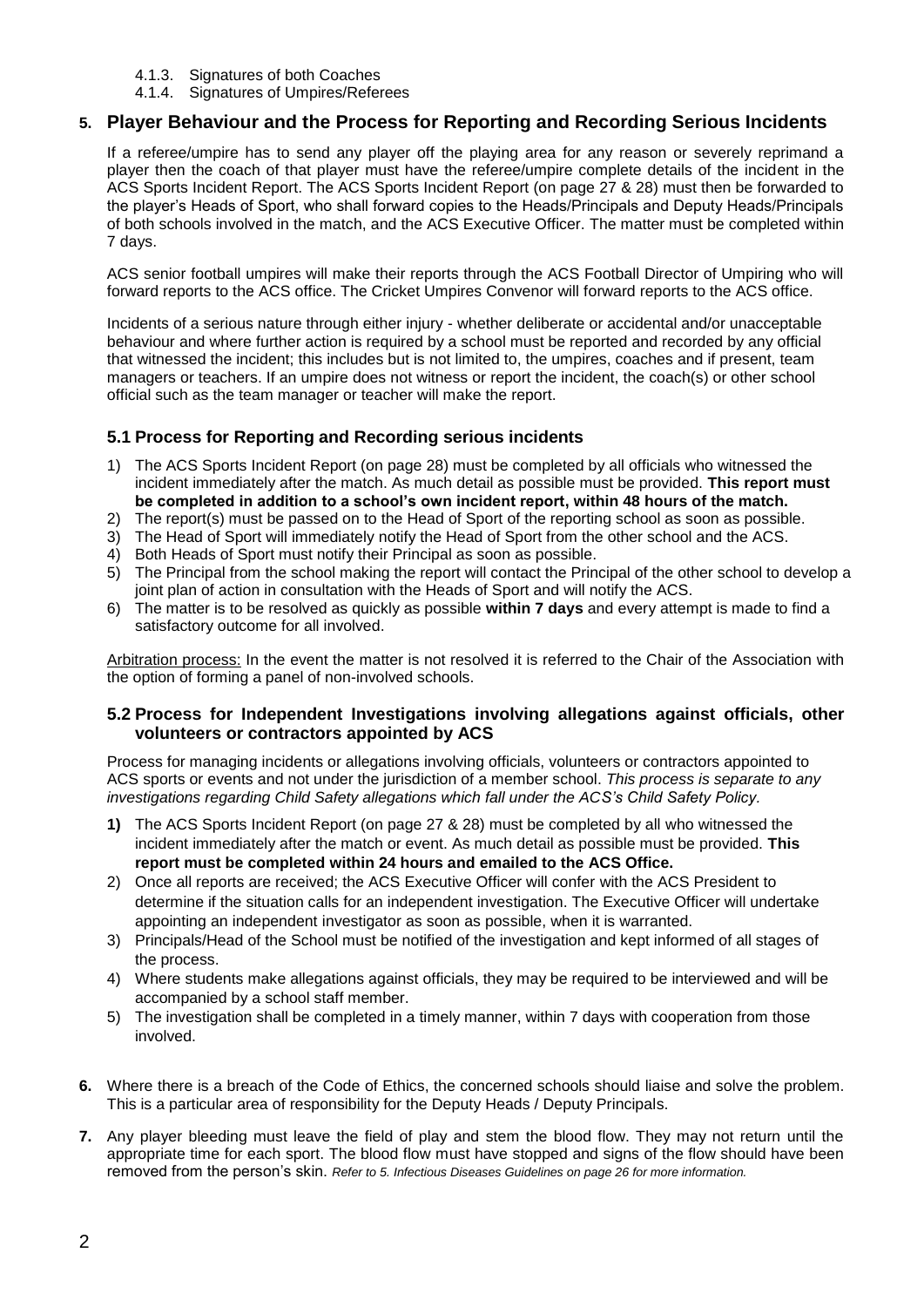# **ACTION TO BE TAKEN IN THE EVENT OF A BLOOD SPILL** *(excerpts from SMA Infectious Diseases Policy)*

In an accident where bleeding occurs and if:

- i. Skin is penetrated or broken, the immediate first aid is to clean the wound with soap and water only. If water is not available a 70% alcohol hand rub should be used.
- ii. Clothes are bloodstained, they should be changed for clean ones once the wound has been treated. They should be handled with rubber gloves and treated as above.
- iii. Blood gets on the skin, irrespective of whether they are cuts or abrasions wash well with soap and water.
- iv. Eyes are contaminated, rinse the area gently but thoroughly, with the eyes open, with water or normal saline.
- v. A player is wearing contact lenses:
	- Leave the contact lenses in while the eye is irrigated with water or normal saline, the contact lenses are acting as a barrier to the eye.
	- When the eye has been adequately irrigated for several minutes, remove the contact lenses and clean in the normal manner.
	- They can then be reused. They do **not** have to be cleaned any differently than normal and they do not need to be discarded.
- vi. Blood gets in the mouth, spit it out and rinse the mouth with water several times.
- **8.** If in any sport an extra player is found on the field or court, the score achieved during that half of play shall be removed.
- **9.** Students can only participate at their own year level in all sports.
- **10.** Junior School students cannot be used as Year 7 students.
- **11. Rules for Years 7 and Intermediate:** Best players should play in the A team. Students cannot play in A and B teams or another sport on the same day. Once a player takes the court/field in a sport or grade that is their official match for the day. Should that player then take the court/field in another sport or grade then that match will be forfeited with zero points applied.
	- 11.1. Fielding the 'A' team in competition is priority. Should squad numbers be diminished on a given day allowing only one team to compete, the 'B' team shall forfeit to allow the 'A' team to play.
	- 11.2. **Matching reduced player numbers: This rule applies to the lowest graded team for football, soccer and hockey. This rule cannot be used in Grand Finals.**
		- This rule is for use when a reduction in numbers can cause large score margins or risk forfeit
		- Where there are A and B or C competitions; it is required that players are promoted to higher graded teams to cover shortages and then the rule applies to the lowest graded team for each school.
		- The lowest graded team can depend on the circumstance of individual schools. E.g. if a school has only 1 boys soccer team and not 2 this rule can apply to their 'A' team. The number of teams is established prior to the season.
		- In Years 7 and Intermediates this rule can apply to A teams where there is no B competition, such as with football, hockey and girls soccer. *(Note: This rule is different to the senior competition)*
		- Where the lowest graded team may have a reduced number of players but still has the minimum numbers (8 for hockey & soccer; ACS local rule) to play for that sport, the opposition team must match the number of players on the field.
		- A request should come from the DOS/HOS but if it doesn't, the other school has the right to call the DOS/HOS for confirmation that the need to reduce numbers is established. This is to maintain the integrity of the competition at all times.
		- **This rule cannot be used in Grand Finals**

### **Rule applies to these Year 7 and Intermediate competitions only:**

|  | Year 7 and Intermediate Boys Football |  |
|--|---------------------------------------|--|
|  |                                       |  |

Year 7 and Intermediate Boys and Girls Hockey

Year 7 and Intermediate Boys Soccer B:

Where there is no B competition, or a team has no B team; the rule can be applied to their A team

Year 7 and Intermediate Girls Soccer

## **12. Rules for senior teams:**

- 12.1. For the integrity of the senior competition, schools must field their best available players in the first team and grade second, third or fourth teams as accurately as possible.
- 12.2. If on the day of the match, unforeseen circumstances prevent the first team from playing; then the remaining teams are permitted to play but no member of the first team can play in a lower grade on that day. Failure to abide by the above will result in forfeiture of the match; including lower levels.

12.2.1. Unforeseen circumstances under this rule is defined as: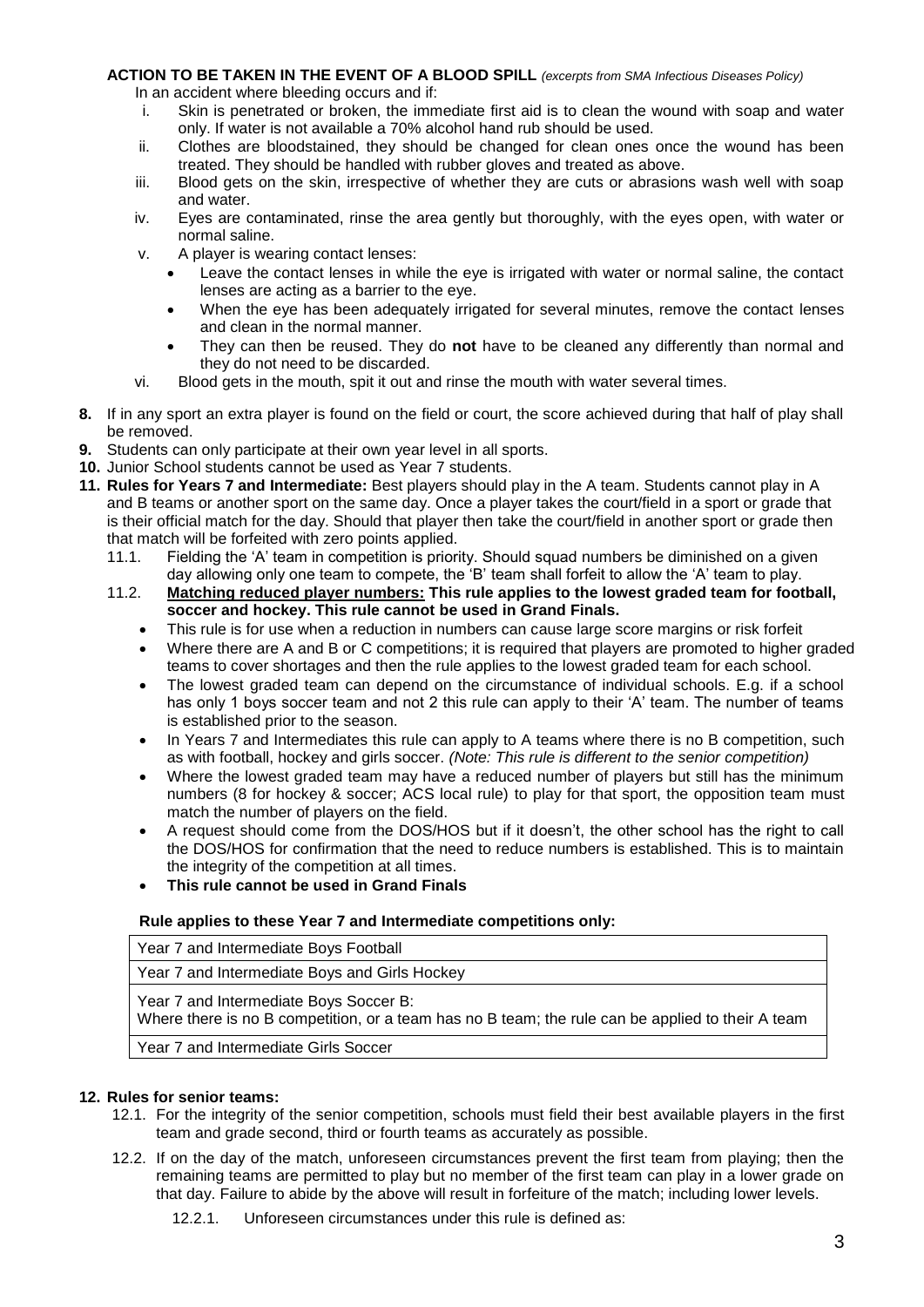- Extreme weather situations that prevent a match being played
- A transport issue in transit to the match
- A field or court determined as unsafe for play upon arrival to the match
- 12.3. Where squad numbers are reduced due to a school's internal matters such as but not limited to; other co-curricular events, camps or illness and injury then adjustments to teams are required.

The priority is to always field the first team. The number of players in the firsts takes precedence over second, third or fourth teams. First team numbers must be equal to or greater than the next grade team numbers. If the first team forfeits or cannot complete the match then all the lower level teams will play 'friendlies' and points will be awarded to the opposition.

### 12.4. **Matching reduced player numbers: This rule applies to the lowest graded team for football, soccer and hockey only and does not apply to the 1st competition in seniors: This rule cannot be used in Grand Finals.**

- This rule is for use when a reduction in numbers can cause large score margins or risk forfeit.
- Where there are 2nds/3rds or 4ths competitions; it is required that players are promoted to higher graded teams to cover shortages and then the rule applies to the lowest graded team for each school.
- The lowest graded team can depend on the circumstance of individual schools. E.g. if a school has only 2 boys soccer teams and not 3 this rule can apply to their 'B' team. The number of teams is established prior to the season.
- Where the lowest graded team may have a reduced number of players but still has the minimum numbers (8 for hockey & soccer; ACS local rule) to play for that sport, the opposition team must match the number of players on the field.
- A request should come from the DOS/HOS but if it doesn't, the other school has the right to call the DOS/HOS for confirmation that the need to reduce numbers is established. This is to maintain the integrity of the competition at all times.
- This rule does not apply to Senior 1<sup>st</sup> Teams
- **This rule cannot be used in grand finals.**

# **This rule applies to these senior competitions only:**

Senior 2nds Boys Football

Senior 2nds Boys Hockey

Senior 3rds Boys Soccer; if a school does not have a 3rds team it can apply to their 2nds team

## **Exception: Senior Girls 1st Football: Changes for 2022**

This rule is amended for 2022 to support up to 18 players on the field under certain circumstances. If these parameters are not met, then matches are played as 16 a side.

For no more than 18 players on the field at any one time (for both teams):

Both teams may consist of unlimited players but no less than 20 players i.e. a minimum of two players on the bench and then no more than 18 players may take the field at any one time. Once a match commences with 18 a side, it remains that number for the match.

For no more than 16 players on the field at any one time (for both teams):

If one or both teams have 19 players or less available for a match, then no more than 16 players are on the field at any one time. The opposition team is not required to reduce numbers should a team have less than 16 players on the field. A match cannot commence or continue if a team has less than 12 players on the field.

- 12.5. Students cannot play in more than one team or another sport on the same day. Once a player takes the court/field in a sport or grade that is their official match for the day. Should that player then take the court/field in another sport or grade then that match will be forfeited.
- 12.6. Any student that plays a sport at a representative level i.e. district, state under age or a higher level must only play in the first school team of that sport unless an exemption is granted from the ACS. Any exemption requests must be put in writing at least 48 hours before the match.
- 12.7. **Player movement between senior teams:** Players can only move one level up or down a grade per week. See FINALS rule 4 for finals eligibility.

**13. ACS Ladders:** All ACS ladders will be calculated using the standard points system.

| For all sports points will be: |  |  |
|--------------------------------|--|--|

|     | Win 4 points  | Loss                                  |                                       | 0 points            |
|-----|---------------|---------------------------------------|---------------------------------------|---------------------|
|     | Draw 2 points | Cancellation - due to rain, heat, etc |                                       | 2 points            |
| Bve | 0 points      | <b>Forfeit Loss</b>                   | (Rule 2.3.2)                          | -2 points (minus 2) |
|     |               | <b>Forfeit Loss</b>                   | $(Rule 2.3.1; 2.3.3; 2.3.5)$ 0 points |                     |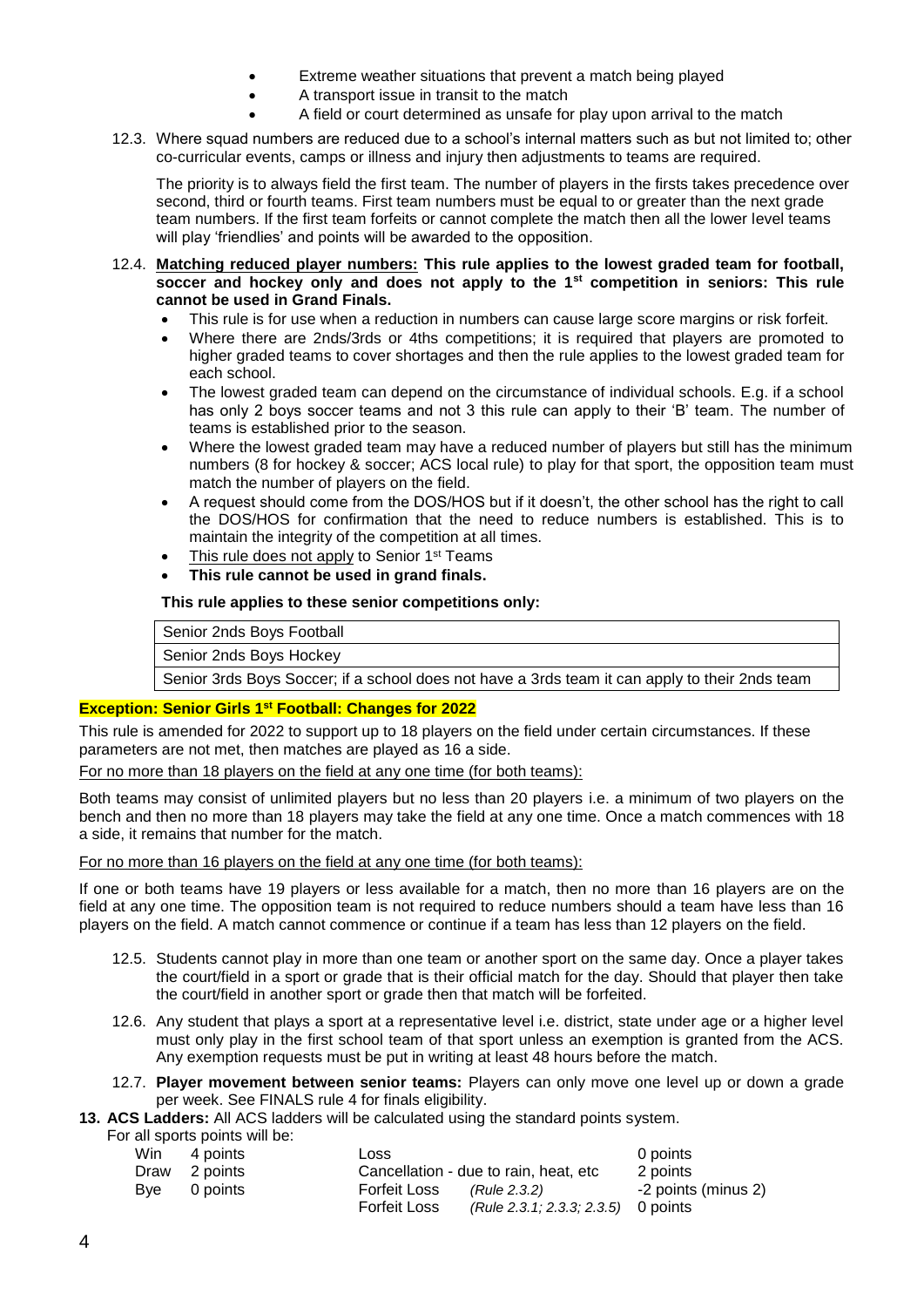## **14. Resolving Match Disputes:**

- 14.1. Coaches must resolve match disputes and results according to ACS rules at the conclusion of the match.
- 14.2. If the match is unable to be resolved it must be recorded on the **ACS Match Dispute Form** (page 16) and reported immediately to the Directors/Heads of Sport who will notify the ACS by the following day.
- 14.3. The ACS will make a decision based on the ACS rules. If the situation is not covered by ACS rules then the Arbitration process is enacted.
- 14.4. Arbitration: If a school appeals the decision of the ACS, it must be appealed in writing within three days of being notified of the decision. If a match dispute is not covered by ACS rules or a school has appealed an ACS decision, then a panel is formed of the Directors/Heads of Sport not involved in the match to review the reports and decision.
	- 14.4.1. The panel will convene via an online platform or teleconference to discuss the reports from both parties. Both parties will have the opportunity to address the panel during the teleconference once the panel has discussed the reports and appeal.
- **15.** For Guidelines for the cancellation of ACS sport, please refer to ACS Sport Policies on page 17.
- **16.** In all sports, schools can supply more umpires/referees/linespeople than the minimum number if the ruling sporting association allows it.
- **17.** Prior to the game umpires/referees should be given a copy of the ACS rules. This is the responsibility of the home team.
- **18.** Where there is a similarity of colours the home teams should change or provide an alternative bib.
- **19.** Uniform numbers (or bibs) are required for basketball and football but are optional for hockey and soccer.
- **20.** Coaches are expected to ensure that their players are in correct school sports uniform and are required to report any uniform infringements to their sports coordinator.
- **21.** All players should be reminded to take frequent drinks and wear sunscreen and hats where it is appropriate. It is recommended that mouthguards be worn.
- **22.** Staff and coaches should be aware of the rules of each sport.
- **23.** It is recommended that schools provide coaches with a form of identification, whether as a school tracksuit and/or badge.
- **24.** All scoresheets shall be kept for 12 months.
- **25.** Bathroom facilities must be available for all ACS matches, or an alternative venue must be used.

# **ACS PENALTY SCORES**

**In the event of a forfeited match:**

| <b>Sport</b>          | <b>Penalty Score</b>                                                                              |
|-----------------------|---------------------------------------------------------------------------------------------------|
| <b>Badminton</b>      | $16 - 0$ (Seniors) $12 - 0$ (Years 7-9)                                                           |
| <b>Basketball</b>     | $30 - 0$                                                                                          |
| Cricket               | Forfeiting team: 20 overs and all out (10 wickets)<br>Winning team: 0 overs; 0 wickets and 0 runs |
| Football              | $100 - 0$                                                                                         |
| Futsal                | $8 - 0$                                                                                           |
| Hockey                | $8 - 0$                                                                                           |
| Netball               | $20 - 0$                                                                                          |
| Soccer                | $8 - 0$                                                                                           |
| Softball              | $10 - 0$                                                                                          |
| <b>Table Tennis</b>   | $15 - 0$                                                                                          |
| <b>Tennis</b>         | $12 - 0$                                                                                          |
| <b>Touch Football</b> | $10 - 0$                                                                                          |
| Volleyball            | $3 - 0$                                                                                           |

If a match is not completed with the mutual agreement of the two coaches, then the penalty score can be applied if the difference is greater than the score when the match was stopped.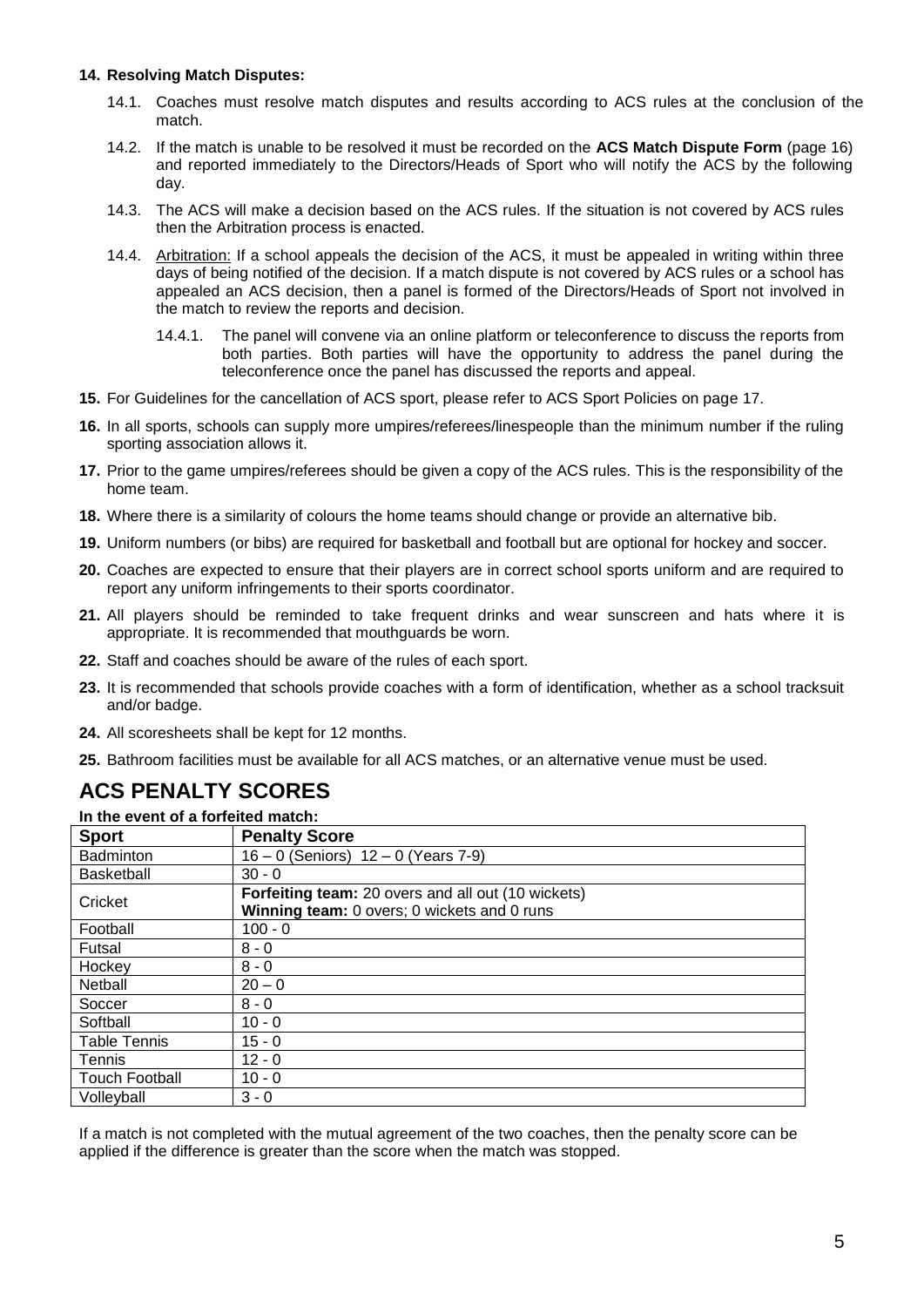# **FINALS**

- 1. The two teams with the highest points will play in the finals. If two or more teams finish on equal points, the placings will be determined by percentages or goal difference where appropriate, then by home/away win/loss record between the teams and then by 'For' (highest).
- 2. The team that finishes on top of the ladder will host the final. This can be changed by mutual agreement.
	- 2.1 Should the same two schools have the first and second or 'A' and 'B' teams in grand finals of a sport then both matches can be played at the home venue of the top placed first or 'A' team. Except for Senior Football where the four competing First and Seconds teams (1 v 2) must be from the same two schools.
- 3. The host team pays for the final, but the costs will be shared if at a neutral ground.

## **4. Finals eligibility:**

## **Competitions involving Semi Finals and Finals (Based on 5 School Competition with 5 rounds)**

### Games Played Qualification

A player must have played 3 of the 4 regular season games in order to qualify to play in a Semi-Final or Grand Final. (Washed out or Heated Out games are included in this count.)

## Grade Played Eligibility

In the Senior competition which involves graded teams, a player who has played 3 games at a higher grade is ineligible to play in a lower grade in a Semi-Final or Final. This game count also includes a game played in a Semi Final, when it comes to qualification for a Grand Final.

If both the 1<sup>st</sup> & 2<sup>nd</sup> teams make finals, eligibility rules regarding movement players up and down grades do not apply, except for table tennis and tennis where the eligibility rules apply regardless.

This rule also applies in the Senior Competition in situations where the 2<sup>nd</sup> & 3<sup>rd</sup> teams or 3<sup>rd</sup> & 4<sup>th</sup> teams both make the Finals

### Exemptions / Special Consideration

In special circumstances a school may apply to the ACS for an exemption to the qualification /eligibility rules, but appropriate documentation must be supplied to the ACS by no later than 4.00pm on the Friday prior to the Semi Final/Grand Final.

Exemptions for medical reasons (injury or illness) should be supported by medical documentation. Other example of exemptions might be for a new student arriving at a school.

#### **Competition involving Finals only in a full length home & away season. (Based on 5 School Competition - 10 rounds includes 2 byes).**

### Games Played Qualification

A player must have played 5 of the 8 regular season games in order to qualify to play in a Grand Final. (Washed out or Heated Out games are included in this count.)

### Games Played Eligibility:

In the Senior competition which involves graded teams and at Year 7-9 for Basketball, Netball, Boys Soccer and Volleyball a player who has played 5 games at a higher grade is ineligible to play in a lower grade in a Grand Final.

If however both the 1<sup>st</sup> & 2<sup>nd</sup> teams make finals, eligibility rules regarding movement of players up and down grades do not apply, except for table tennis and tennis where the eligibility rules apply regardless.

This rule also applies in the Senior Competition in situations where both the 2<sup>nd</sup> & 3<sup>rd</sup> teams or both the 3<sup>rd</sup> & 4<sup>th</sup> teams make the Finals

### Exemptions / Special Consideration

In special circumstances a school may apply to the ACS for an exemption to the qualification /eligibility rules, but appropriate documentation must be supplied to the ACS by no later than 4.00pm on the Friday prior to the Semi Final/Grand Final.

Exemptions for medical reasons (injury or illness) should be supported by medical documentation. Other example of exemptions might be for a new student arriving at a school.